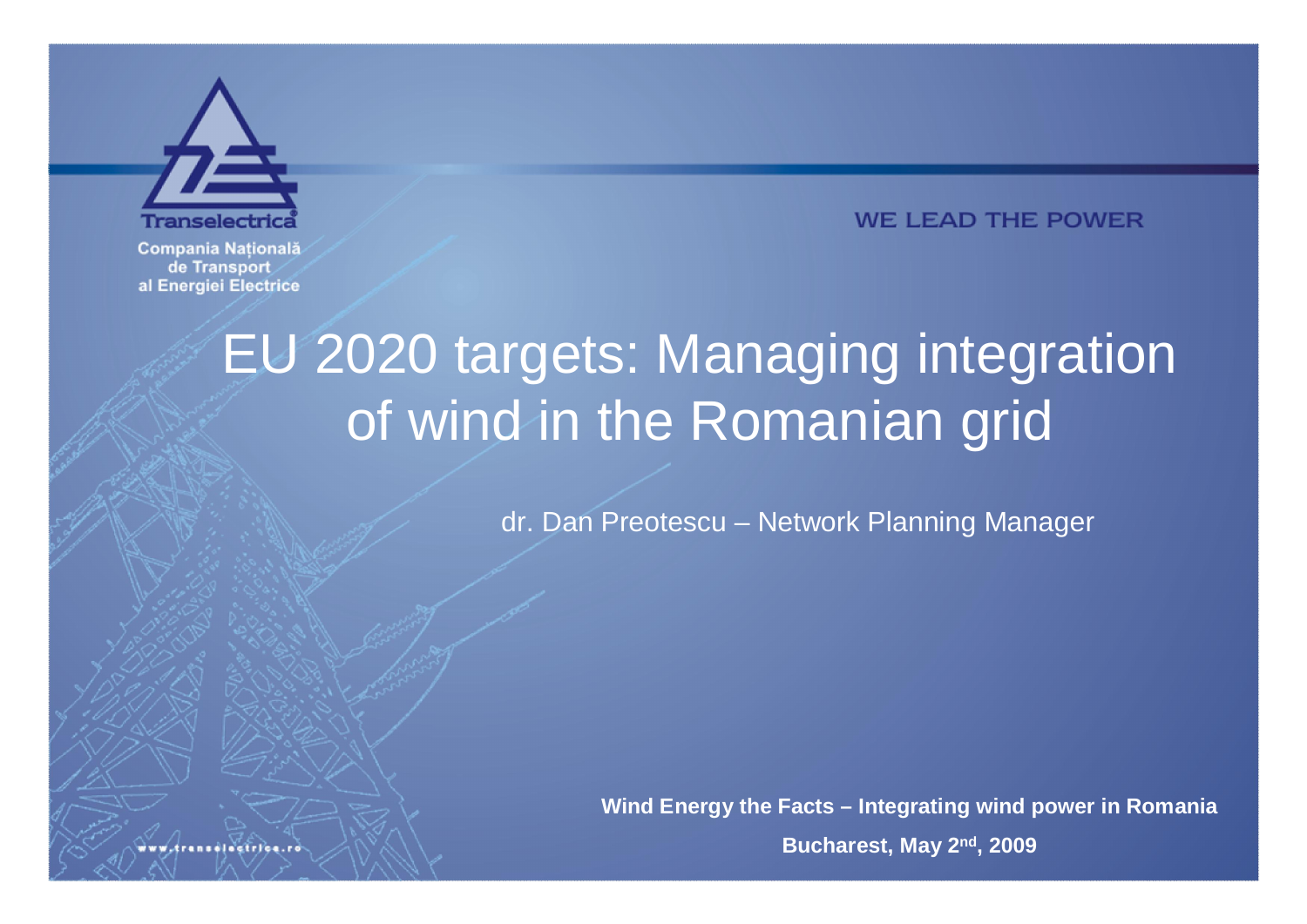

#### **Long term targets for Romanian PS**

According to the Law 220 / 2008 the generation on renewable sources (subject of green certificates support scheme) should cover the following quantities per year:

- $\cdot$  2009 6,28 % ~3,20 TWh;
- $\cdot$  2013 9,00 % ~4,95 TWh;
- 2017 13,20 % ~8,05 TWh;
- 2020 16,80 % ~10,92 TWh.

Values are not including the generation of the "big" HPP.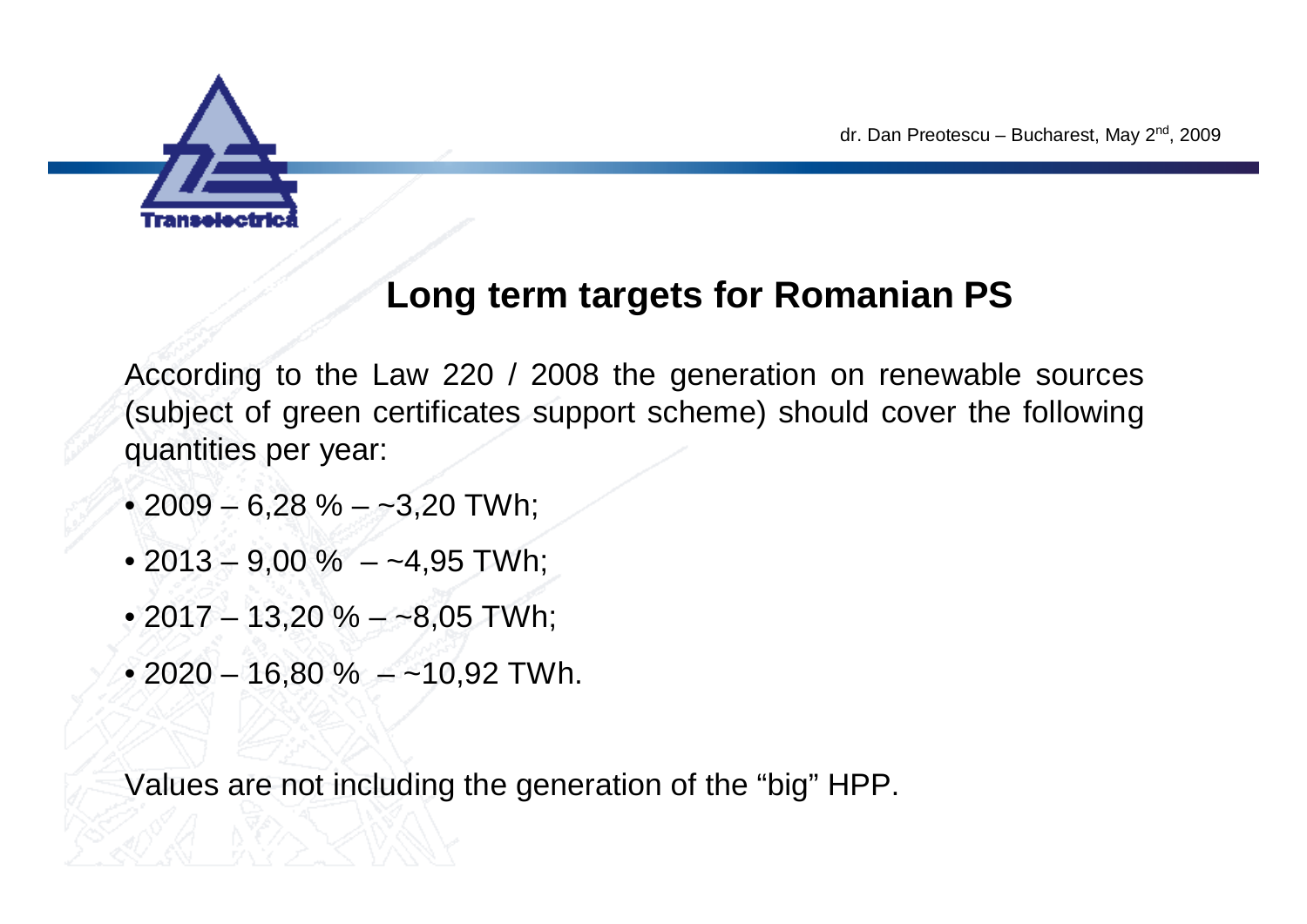

#### **Installed capacity structure –2008**

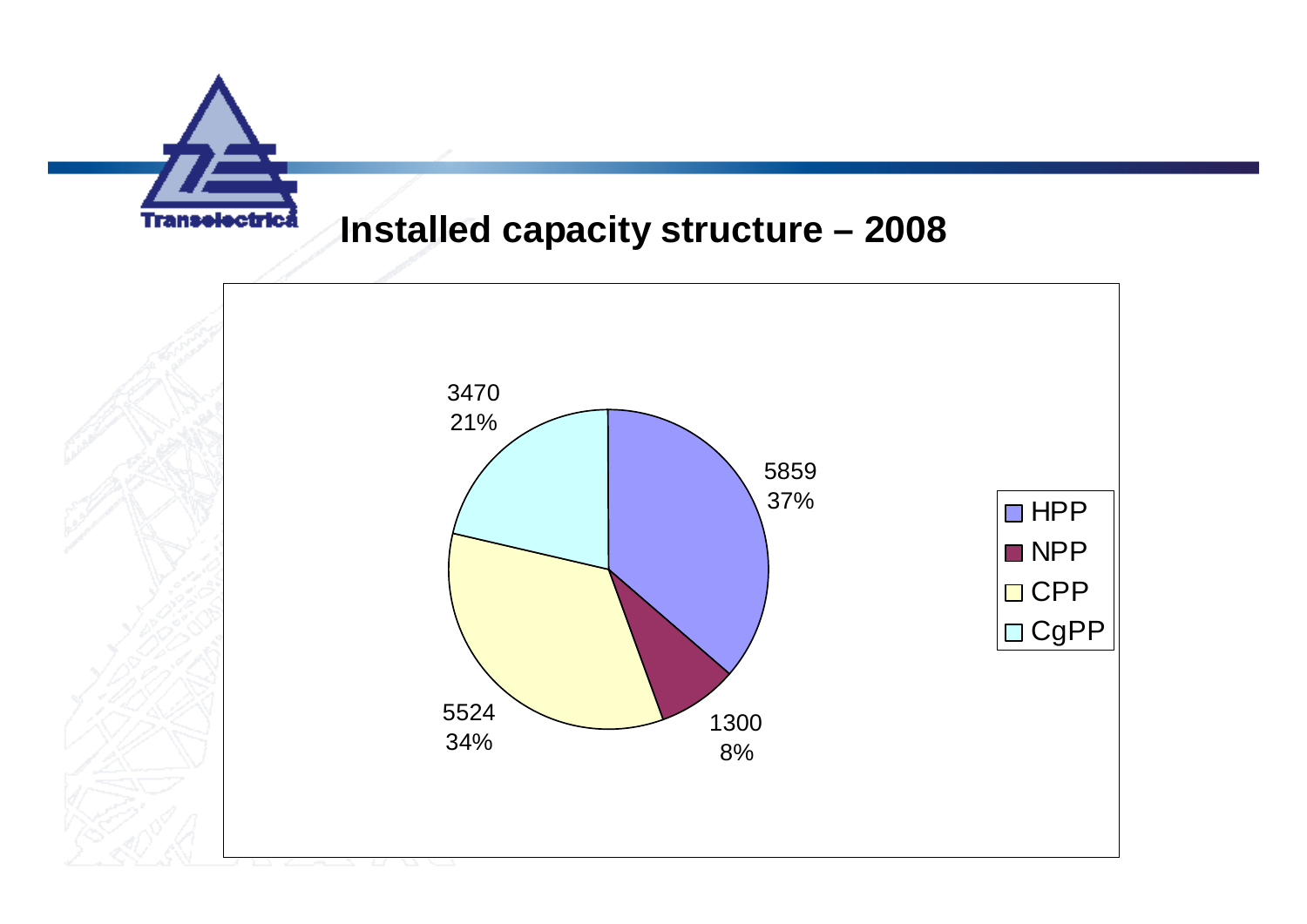

#### **New investments in generation**

**Forecast –2008 ÷2018**



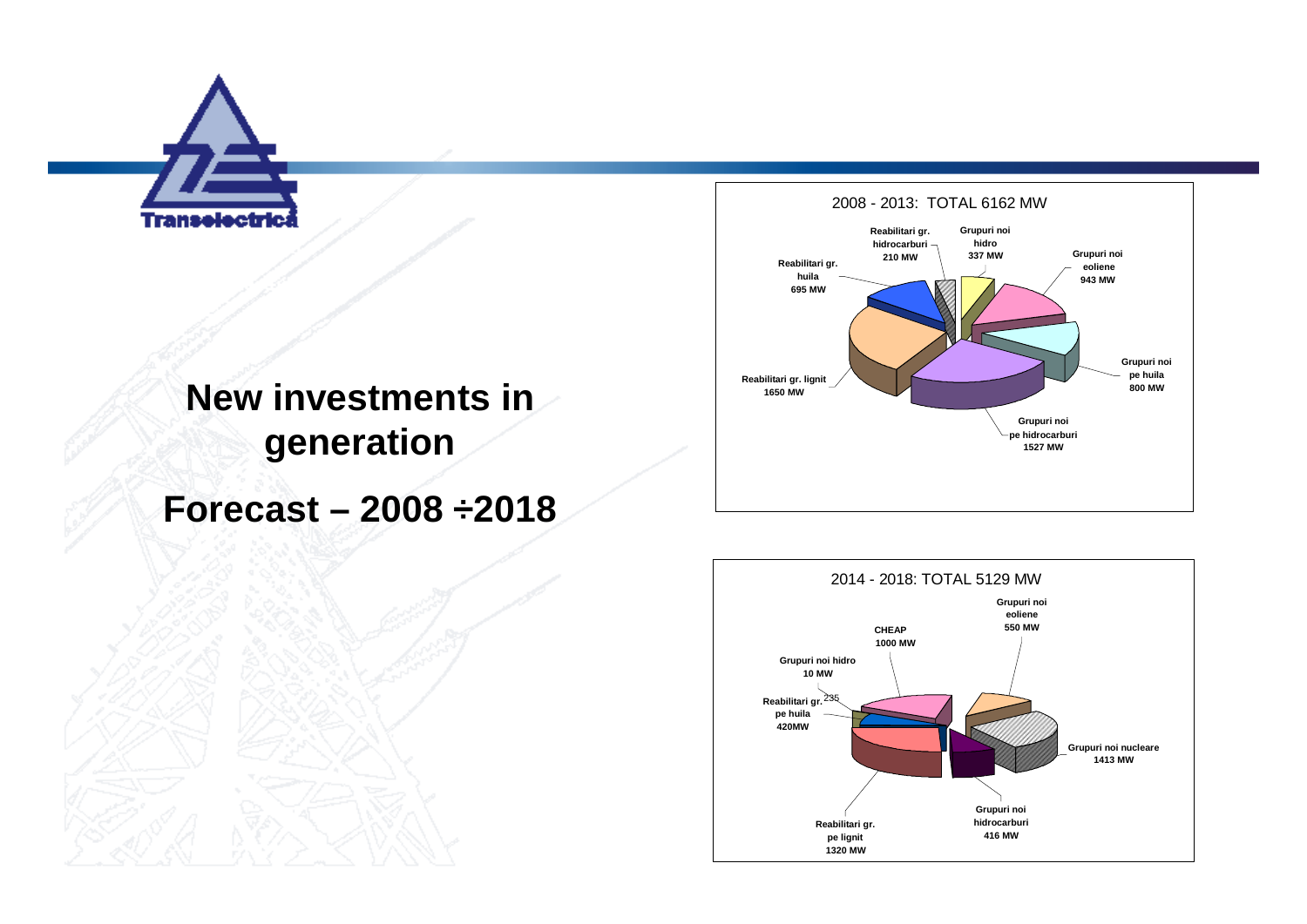

Preotescu – Bucharest, May

#### **Present status**

Access to the grid contracts (AGC)

| I Date                      | Dec. 2007         | $\text{e}$ Dec. 2008 $\text{e}$ June 2009 |     |
|-----------------------------|-------------------|-------------------------------------------|-----|
| Installed power [MW]        | 0.03 <sub>1</sub> | 600                                       | 286 |
| Currently In operation [MW] | 0.03              |                                           |     |

#### Technical permit for access to the grid (TPAG)

| 'Date                   | Dec. 2007 | è Dec. 2008 | è June 2009 |
|-------------------------|-----------|-------------|-------------|
| Installed power [MW]    | 13,01     | 2125        | 968         |
| Without AGC signed [MW] | 3.00      | 1525        | 682         |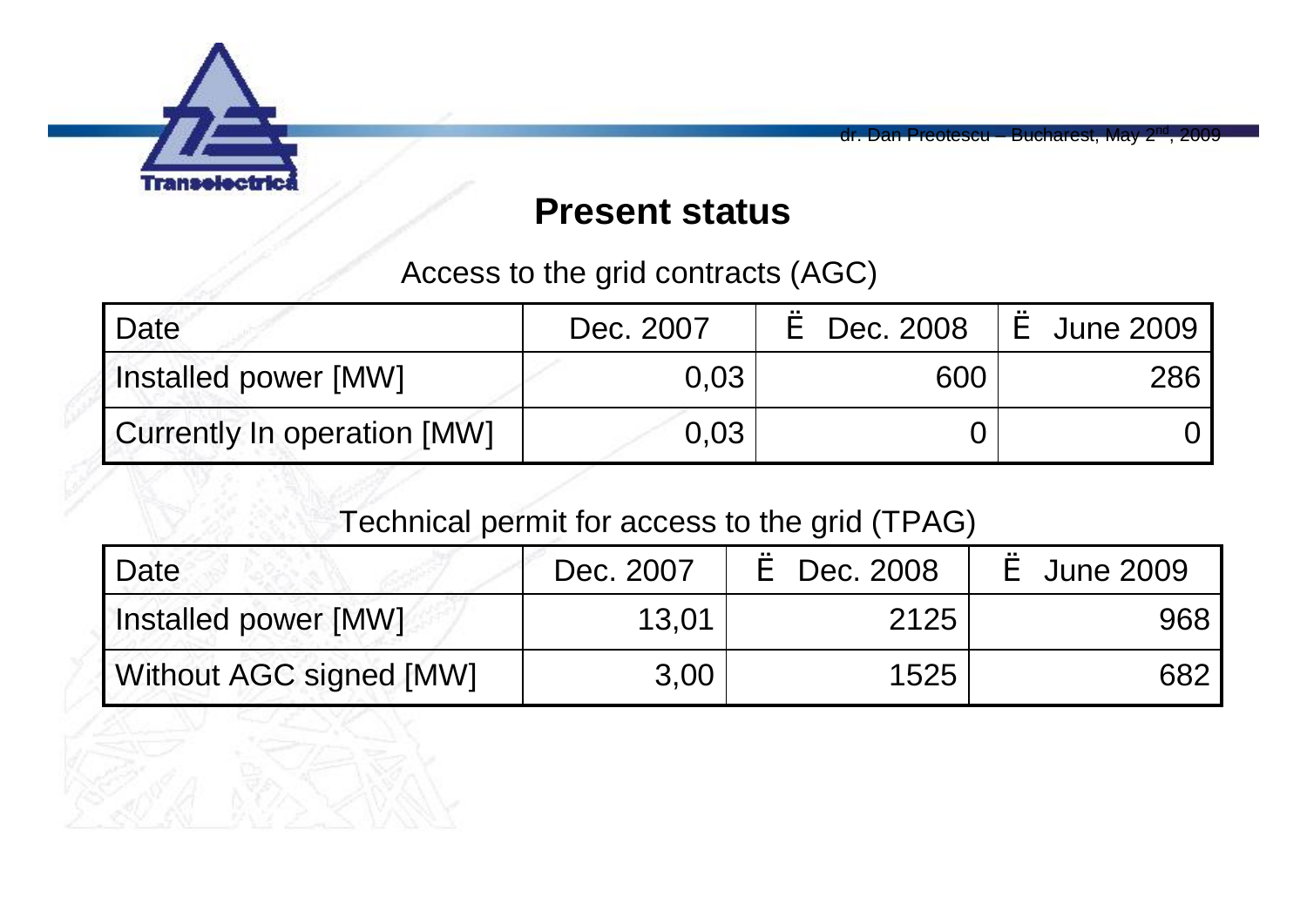**ELECTRICITY TRANSMISSION GRID (RET)** 

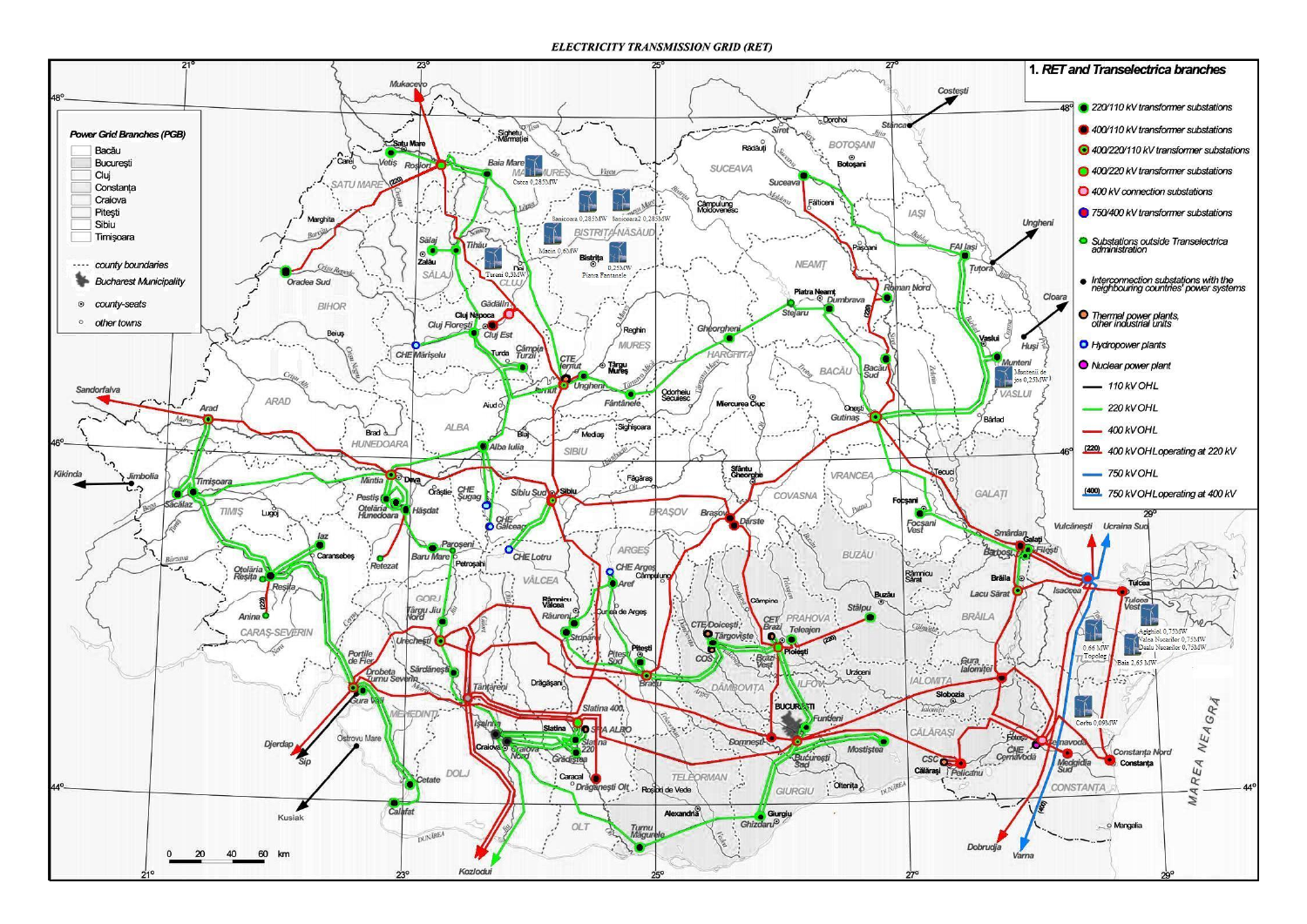

dr. Dan Preotescu – Bucharest, May 2<sup>nd</sup>, 2009

#### **Possibilities to increase the amount of wind generation –(I) Administrative measures**

- •New rules and prices for ancillary services;
- New rules for congestions;
- New types of contracts;
- •New types of electricity markets (intra- day);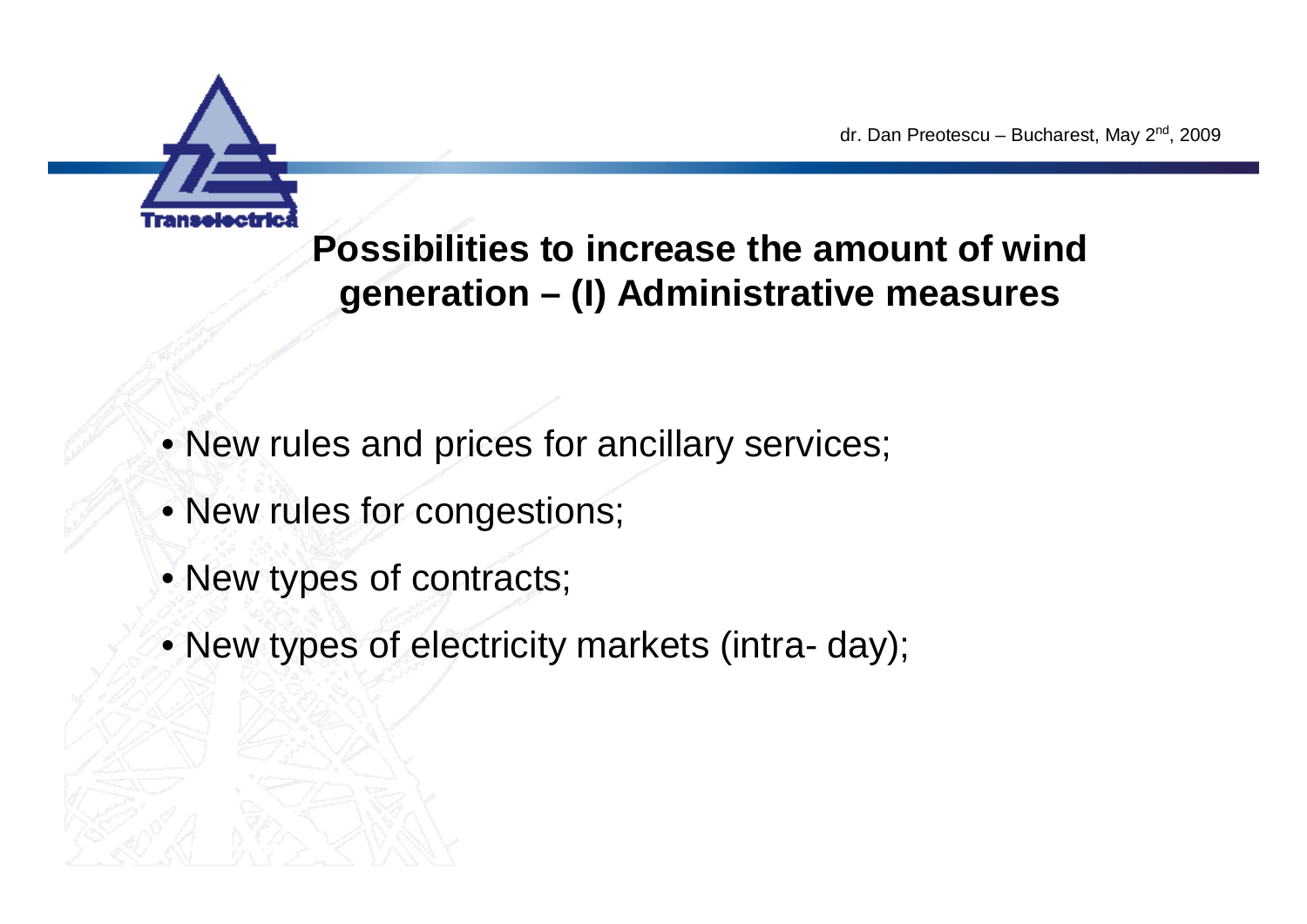

**Possibilities to increase the amount of wind generation –(II) Investments for PS**

- •Construction of one or even more (if suitable) PSHPP;
- •Promoting flexible, modern (usually combine cycle and gas fired) generation units;
- •Promoting the modernization (if possible) of the old generation units in order to make them capable to follow the charge variation;
- Promoting new technologies for storage.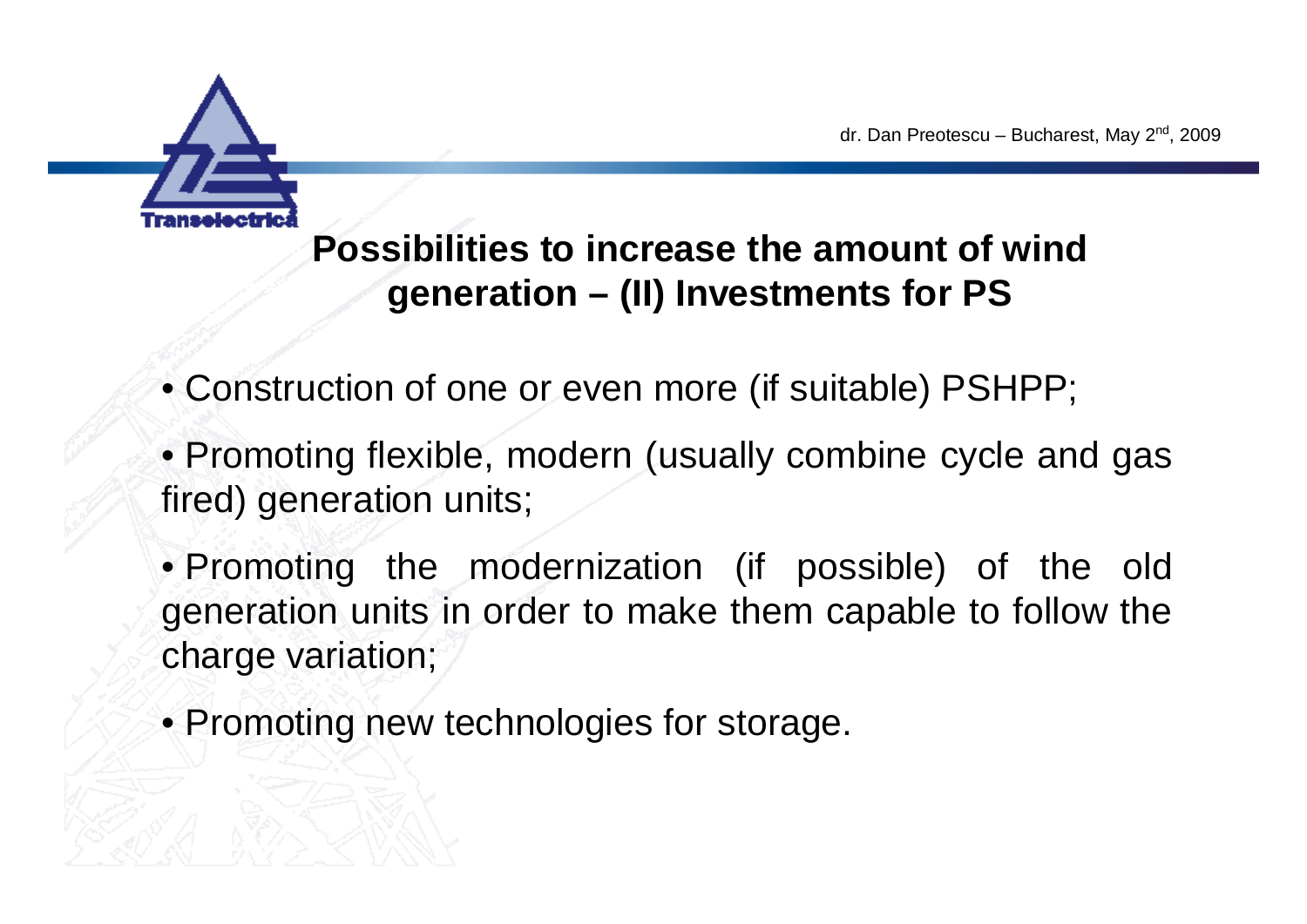

### **Possibilities to increase the amount of wind generation –(III) Investments for PN**

•Construction of several new OHL to increase the transmission capacity from the generation areas toward the consumption areas;

•Construction of several OHL to ensure the redundancy during scheduled maintenance actions;

• Promoting the "smart grid" concept.